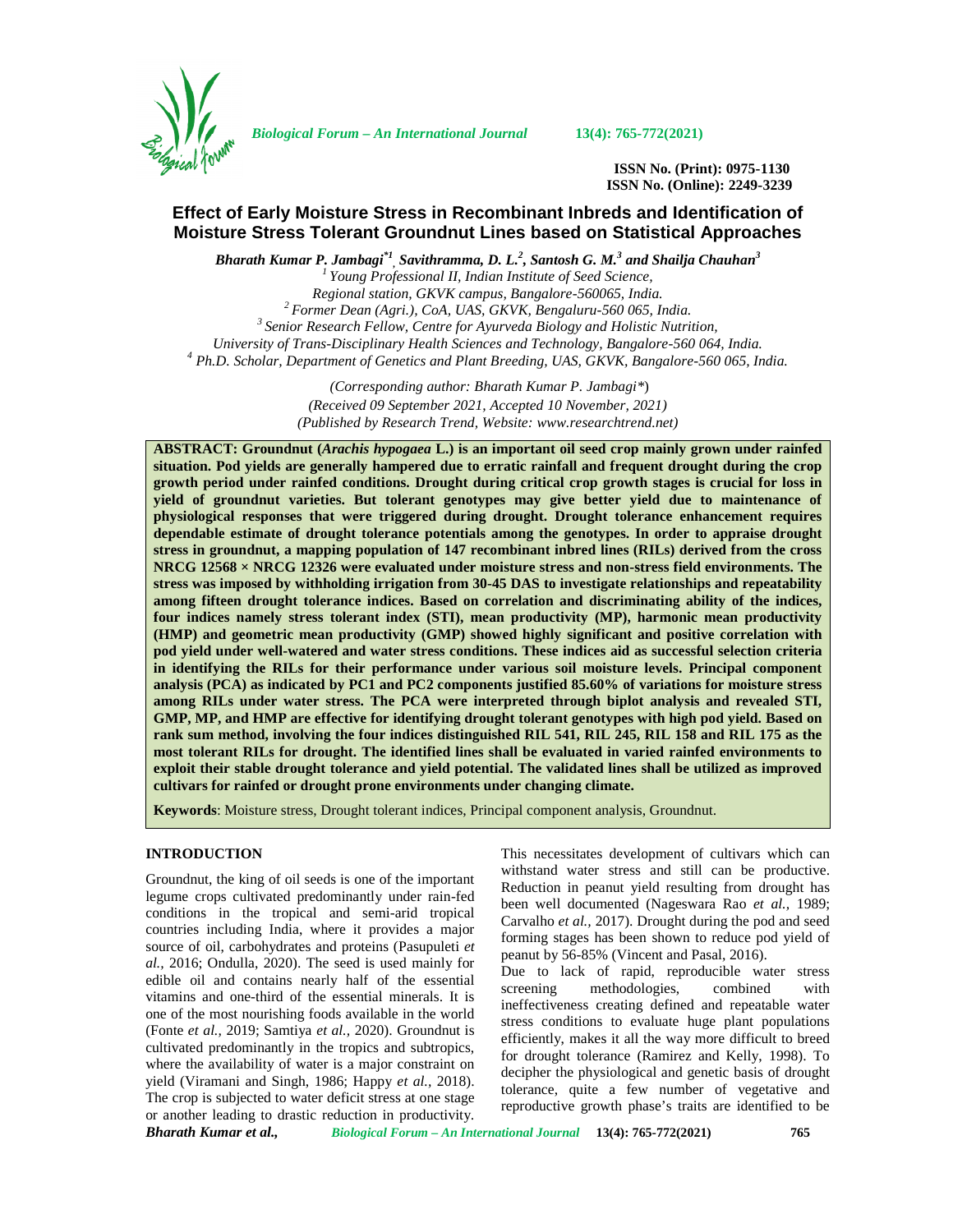used as surrogates to identify drought tolerant genotypes (Foolad, 2005). Hence it is imperative to identify a selection criteria to distinguish desirable water stress resistant genotypes with the less resistant ones. But variation in yield potential could arise from factors related to adaptation rather than to drought tolerance *per se*.

In order to assess the response of genotypes under moisture stress conditions, estimation of drought tolerance indices should be based on the plant performance (in terms of yield, dry matter yield, and/or other quantitative traits) in stress/non-stress environments. Therefore, various researchers have proposed numerous selection indices as surrogates to identify/classify genotypes performing well under limited moisture stress conditions. Often, a comparison of loss of yield under drought-conditions to normal conditions is used as an important measure of drought tolerance to identify drought-tolerant genotypes (Mitra, 2001). These indices are either based on drought tolerance or susceptibility of genotypes (Fernandez, 1992). Yield reduction under drought stress is the most common measure of drought susceptibility of a genotype (Blum, 1988) whilst the values are confounded with differential yield potential of genotypes (Ramirez and Kelly, 1998).

The differences in yield between the stress (Ys) and non-stress (Yp) environments and mean productivity (MP) as the average yield of Ys and Yp is defined as stress tolerance (TOL) by Rosielle and Hamblin (1981). Stress susceptibility index (SSI) for cultivars was proposed by Fischer and Maurer (1978). To identify genotypes producing high yield under both stress and non-stress conditions, STI= stress tolerance index was proposed by Fernandez (1992). Geometric mean (GM), mean productivity (MP) and TOL are the various yield based estimates of drought resistance. Often plant breeders use geometric mean as it helps in assessing relative performance (Ramirez and Kelly, 1998). A selection criteria can be regarded as optimal if it is able to distinguish genotypes that express uniform superiority in both stress and non-stress environments from the ones that are favorable only in one environment. A lower TOL and SSI are favored, as it indicates less sensitivity to stress. When selection is dependent on the above mentioned criterion, it favors genotypes with low yield potential under non-stress conditions and high yield under stress conditions. While, selection based on STI and GMP shall result in selecting genotypes with high stress tolerance and yield potential (Fernandez, 1992).

The main task of plant breeder is to understand the association of indices with drought tolerance in cultivars under environmental stress conditions to exploit the genetic variation to improve the stress tolerant cultivars. Several researchers across the crop groups have used these indices to quantify the responses and degree of tolerance of the genotypes to abiotic stresses. To quote a few, Safavi *et al.,* (2015) in sunflower, Uday *et al.,* (2016) in chickpea, and Bennani *et al.,* (2016) and Bennani *et al.* (2017); Zahra Moradi (2015) in bread wheat have used different combinations of the indices to quantify the degree of tolerance of genotypes to abiotic stress. Several drought tolerant indices (DTIs) are suggested to differentiate the degree of drought tolerance between different genotypes. The attempted to understand the responsiveness of RILs in water stress at flowering to 50 *per cent* flowering period. Moreover, to assess the selection criteria for identifying drought tolerant RILs using fifteen drought tolerant indices based on pod yield plant per plant under water stress and non-stress field conditions.

#### **MATERIAL AND METHODS**

The experiment was conducted at University of Agricultural Sciences, Bangalore, in medium red sandy loamy soil. The material comprised of 147 RILs derived from the cross NRCG  $12568 \times \text{NRCG}$  12326 along with two check varieties (GKVK 5 and TMV 2). The experiment was taken up in Augmented design (Federer, 1956) during *summer* 2018, under control and stress condition. Water stress was imposed at 30 days after sowing (DAS) to all the RILs by withholding irrigation in stress plot for fifteen days while the control plot was given regular irrigation once in a week. Harvesting was carried out at about 120 DAS. The maturity of pods was assessed by the *per cent* blackening of the internal inner parenchyma (Miller and Burns, 1971).

Five randomly chosen plants in each RIL were labeled and used for recording pod yield plant<sup>-1</sup>(g), yield related, physiological and agronomical traits. Fifteen drought tolerant indices, *viz*., tolerance index (TOL), mean productivity (MP), geometric mean productivity (GMP), harmonic mean (HAM), stress tolerance index (STI), relative drought index (RDI), abiotic tolerance index (ATI), stress susceptibility percentage index (SSPI), stress non-stress production index (SNPI), yield index (YI), yield stability index (YSI), modified stress tolerance index calculated by pod yield plant<sup>-1</sup> under normal condition  $(K_1STI)$ , modified stress tolerance index calculated by pod yield plant<sup>-1</sup> under stress condition  $(K<sub>2</sub>STI)$ , drought resistance index  $(DI)$  and stress susceptibility index (SSI) were calculated based on pod yield plant per plant under stress  $(Y<sub>S</sub>)$  and control  $(Y_P)$  condition to screen for drought tolerance.

Correlation analysis was performed using the software SPSS *ver*. 16. Microsoft Excel along with XLSTAT 2014 was used to compute principal component analysis, rank correlation matrix and biplot analysis as suggested by Iqbal *et al.,* (2014). Based on the value of each DTI of all the groundnut RILs, a rank for each RIL was classified and rank sum (RS) was calculated [RS= Rank mean (Rm) + Standard deviation of rank (SDR) as conducted by Farshadfar *et al.,* (2012)]. The above mentioned procedure was implemented to identify best tolerant genotypes.

## **RESULTS AND DISCUSSION**

According to the existing situation, there is a greater need to develop such crop varieties which shows resistance against the abiotic stresses to ensure food security. Improvement in groundnut for drought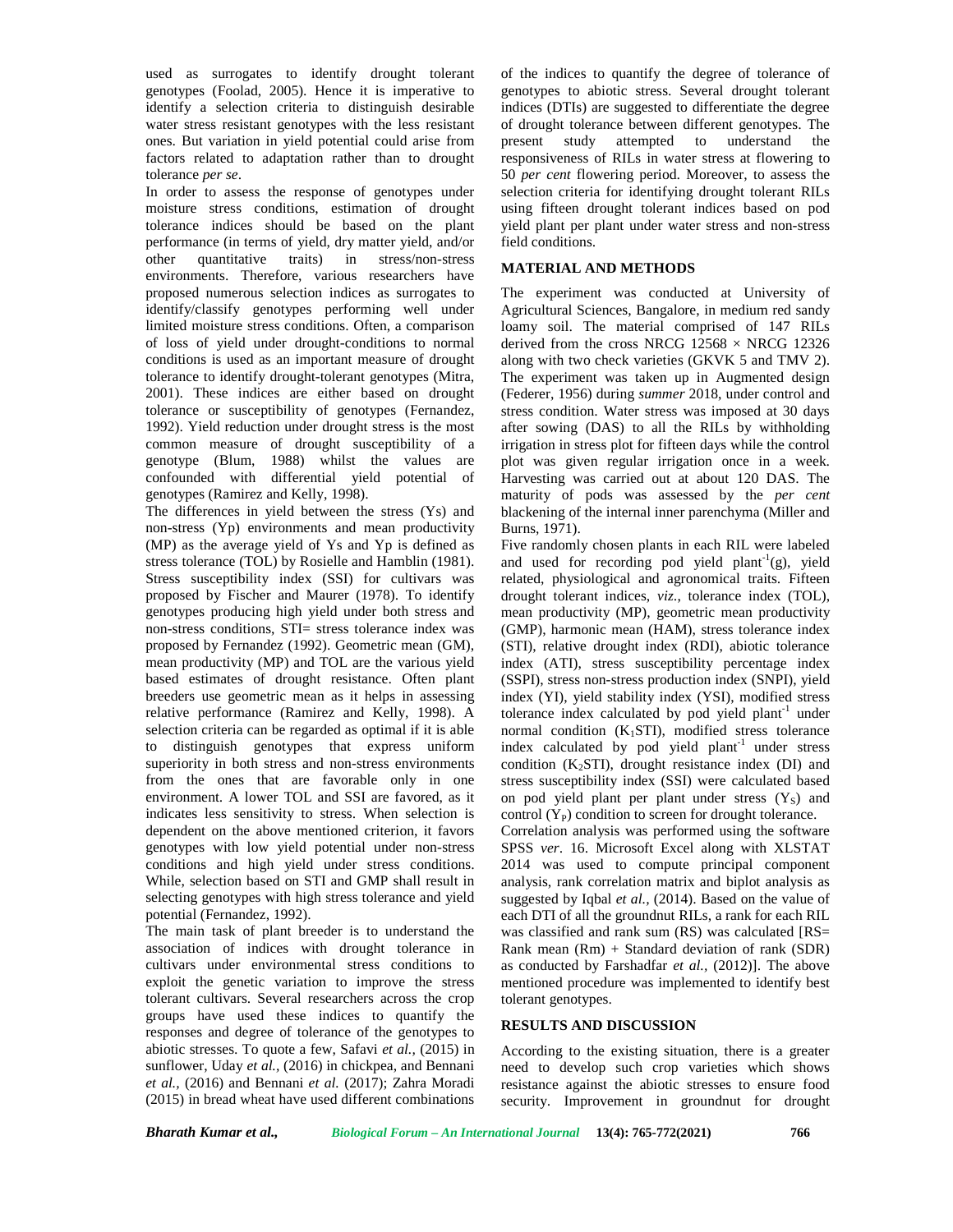tolerance requires reliable assessment of drought tolerance variability among genotypes/RILs. Water stress during crop growth period at certain interval considerably affects pod yield of the RILs. The RILs varied widely for pod yield plant per plant under moisture stress relatively to that under well watered condition (Fig. 1). However, pod yield in water stress differentiated RIL 245 and RIL 439, as they out performed even after exposing to stress at early stages of the crop growth in comparison with the performance of the same RIL in well watered conditions. Higher magnitude of result was expected for pod yield per plant against RILs under well watered conditions. Few RILs in the population performed better even under

stress conditions, while few couldn't cope up with the stress limits. This genic action is majorly due to exposure of the RILs to intermittent moisture stress. However, drought stress largely inhibits the growth and development of crops. To tolerate this condition plant going through osmotic adjustment in which plants reduce the cellular osmotic potential through the formation of different solutes and inorganic ions like K+. All these accumulated solutes help the plant cells to be hydrated under the prolonged deficiency of water and provide some resistance against water stress and helps to maintain the structure of the cell membrane. The relative adaptability of RILs reflects their degree of moisture stress tolerance (Yaman and Prasann, 2021).



**Fig 1.** Comparative analysis of the RILs for pod yield plant<sup>-1</sup> under well watered and water stress condition in groundnut during summer 2018.

Loss of yield is the main concern of plant breeders and they hence emphasize on yield performance under stress conditions. In the absence of special mechanisms to quantify the tolerance, the quantification of drought tolerance should be based on yield under stress and non-stress environments that can lead to selection of high yielding genotypes under stress conditions (Punithavathi *et al*., 2021). Since, the response of selection under non-stress condition is maximal and heritability of the yield under these conditions is high (Shirinzadeh *et al*., 2010 and Geravandi *et al*., 2011). Thus, drought indices which provide a measure of drought based on yield loss under drought conditions in comparison to normal conditions have been used for screening drought-tolerant genotypes (Mitra, 2001). These indices are based on drought resistance or susceptibility of genotypes (Fernandez, 1992).

Good discrimination of genotypes by the DTI's helps in effective selection of most desirable RILs for moisture

stress environment. The indices that discriminate the RILs for responses to moisture stress environment assume importance in this context. In the present study, only eight of the 15 indices namely TOL, STI, ATI, SSPI,  $K_1$ STI,  $K_2$ STI, SNPI and SSI showed better ability to discriminate the RILs for their responses to moisture stress environments than other indices as indicated from high magnitude of estimates in both standardized range (SR) and Phenotypic coefficient of variation (PCV) under water stress (Table 1). It is desirable to preferentially use these indices for screening the genotypes for responses to moisture stress environment in groundnut. Bennani *et al.* (2016 and 2017) have also suggested one of these five indices, *i.e.*, STI for discriminating bread wheat genotypes for their responses to drought stress. However, they used significant mean squares attributable to indices as criteria to identify those with better discriminating ability.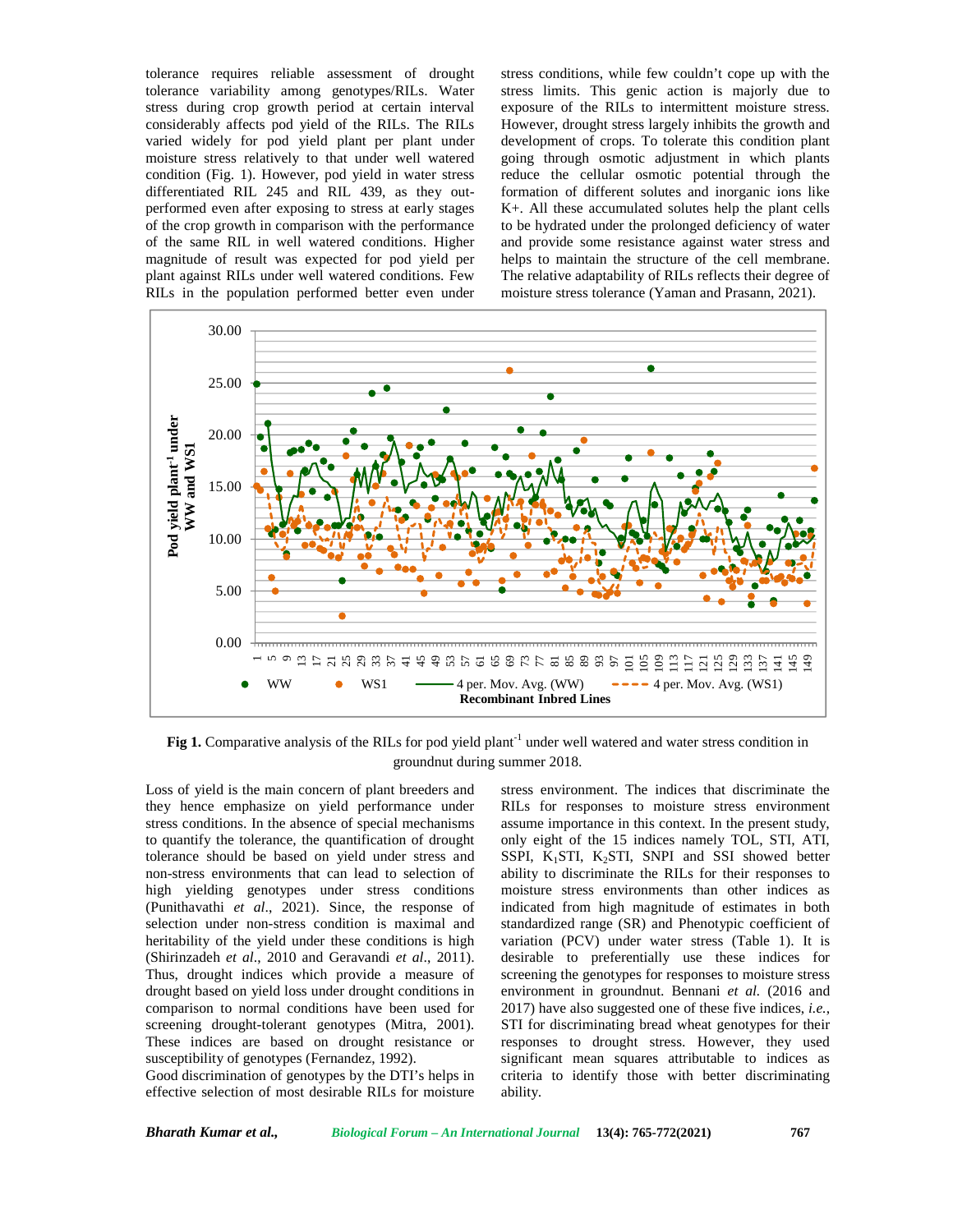| Table 1: Estimates of variability for various drought tolerant indices based on pod yield plant <sup>-1</sup> under |  |
|---------------------------------------------------------------------------------------------------------------------|--|
| moisture stress environment.                                                                                        |  |

| <b>Indices</b>                                | $\overline{Pod}$ yield plant <sup>-1</sup> (g) |              |
|-----------------------------------------------|------------------------------------------------|--------------|
|                                               | <b>Standardized Range</b>                      | $PCV$ $(\%)$ |
| Tolerance index (TOL)                         | 3.81                                           | 62.30        |
| Mean productivity (MP)                        | 1.80                                           | 32.72        |
| Geometric mean productivity (GMP)             | 1.88                                           | 33.61        |
| Harmonic mean productivity (HMP)              | 2.07                                           | 35.52        |
| Stress tolerance indices (STI)                | 3.42                                           | 70.09        |
| Relative drought index (RDI)                  | 1.75                                           | 78.37        |
| Abiotic tolerance index (ATI)                 | 3.03                                           | 78.58        |
| Stress susceptibility percentage index (SSPI) | 3.81                                           | 62.30        |
| Yield index (YI)                              | 2.62                                           | 44.90        |
| Yield stability index (YSI)                   | 1.75                                           | 78.37        |
| Modified STI $(K_1STI)$                       | 2.18                                           | 63.68        |
| Modified STI $(K_2STI)$                       | 2.26                                           | 70.09        |
| Drought resistant index (DI)                  | 1.78                                           | 64.43        |
| Stress non-stress production index (SNPI)     | 11.61                                          | 58.43        |
| Stress susceptibility index (SSI)             | 3.46                                           | 55.02        |

#### *A. Correlation and Rank sum method*

Suitable stress tolerant indices are indicators, which have relatively high significant positive correlation with yield in both non-stress and stressed condition (Kandalkar, 2014 and Subhani *et al.,* 2015). Correlation analysis between pod yield per plant and DTIs can be a good criterion for identifying the best RILs and indices used. Y<sub>S</sub> was significantly and positively correlated with MP, GMP, HMP, STI, RDI, YI, YSI,  $K_2STI$  and DI and negatively correlated with TOL, ATI, SSPI, SNPI and SSI.  $Y_P$  was significant and positively correlated with all drought indices, except RDI, YSI and DI. The drought tolerant indices, MP, GMP, HMP and STI were significantly positively correlated with both  $Y_P$  and  $Y_S$  (Table 2) indicating that these indices are more effective in identifying high yielding RILs under different water regimes. In bread wheat, GMP, MP, STI,  $K_1STI$ ,  $K_2STI$ , YI, DRI (drought response index), DI, SNPI, RDI and YSI were the most suitable indices for screening drought tolerant genotypes (Farshadfar and Elyasi (2012)). Thi *et al*., (2015) and Abejide *et al.,* (2017) also identified similar findings in tomato and bambara groundnut, respectively, that MP,

GMP, HMP and STI are good indicators or parameters to be used for screening and selection of drought tolerant genotypes under well watered and water stress condition. To determine the most desirable drought tolerant RIL, rank mean, SDR and RS for each RIL were calculated based on rank of three DTI's (MP, GMP and STI) which are correlated with pod yield under control and stress condition. The best tolerant genotypes were identified as having low rank mean, SDR and least in RS (Farshadfar *et al.,* 2012). The RILs with low rank values among all DTIs denoted as drought tolerant. In consideration to all indices, RIL 126, RIL 249, RIL 133, RIL 145, RIL 129, RIL 539, RIL 248, RIL 233, RIL 258 and RIL 139 recorded the lower rank mean and standard deviation of ranks under well-watered and water stress condition, Hence rank sum method effectively combines all the three indices into one to select water stress tolerant RILs (Table 3). The same procedures have been used for screening quantitative indicators of drought tolerance in wheat (Mohammadi *et al*., 2012), groundnut (Savita, 2017; Eradasappa, 2018), tomato (Suresh, 2018) and Dolichos (Balaraju, 2018).

**Table 2: Correlation coefficients of the RIL population for drought tolerant indices and pod yield plant plant- <sup>1</sup> under well- water and water stress condition in groundnut.**

| Variables   | <b>TOL</b> | <b>MP</b> | <b>GMP</b> | <b>HMP</b> | <b>STI</b> | <b>RDI</b> | <b>ATI</b> | <b>SSPI</b> | YI       | YSI      | $K_1STI$ $K_2STI$ |          | DI       | <b>SNPI</b> | <b>SSI</b> |          | Ys       |
|-------------|------------|-----------|------------|------------|------------|------------|------------|-------------|----------|----------|-------------------|----------|----------|-------------|------------|----------|----------|
| TOL         | 1.00       | 0.10      | 0.02       | $-0.05$    | 0.04       | $-0.78*$   | $0.73*$    | $0.98*$     | $-0.63*$ | $-0.78*$ | $0.68*$           | $-0.60*$ | $-0.72*$ | $0.53*$     | $0.78*$    | $0.71*$  | $-0.63*$ |
| MP          |            | 1.00      | $0.97*$    | $0.92*$    | $0.95*$    | $-0.02$    | $-0.05$    | 0.10        | $0.71*$  | $-0.02$  | $0.72*$           | $0.69*$  | $0.22*$  | $-0.03$     | 0.02       | $0.77*$  | $0.71*$  |
| <b>GMP</b>  |            |           | 1.00       | $0.99*$    | $0.97*$    | $-0.05$    | 0.01       | 0.02        | $0.75*$  | $-0.05$  | $0.61*$           | $0.71*$  | $0.16*$  | $-0.04$     | 0.05       | $0.70*$  | $0.75*$  |
| <b>HMP</b>  |            |           |            | 1.00       | $0.95*$    | $-0.07$    | 0.05       | $-0.05$     | $0.76*$  | $-0.07$  | $0.51*$           | $0.70*$  | 0.12     | $-0.05$     | 0.07       | $0.62*$  | $0.76*$  |
| <b>STI</b>  |            |           |            |            | 1.00       | $-0.05$    | 0.01       | 0.04        | $0.72*$  | $-0.05$  | $0.64*$           | $0.72*$  | 0.16     | $-0.04$     | 0.05       | $0.70*$  | $0.72*$  |
| <b>RDI</b>  |            |           |            |            |            | 1.00       | $-0.88*$   | $-0.78*$    | $0.54*$  | $0.96*$  | $-0.36*$          | $0.52*$  | $0.93*$  | $-0.39*$    | $-0.90*$   | $-0.51*$ | $0.54*$  |
| ATI         |            |           |            |            |            |            | 1.00       | $0.73*$     | $-0.56*$ | $-0.88*$ | $0.34*$           | $-0.62*$ | $-0.96*$ | $0.43*$     | $0.88*$    | $0.43*$  | $-0.56*$ |
| <b>SSPI</b> |            |           |            |            |            |            |            | 00.1        | $-0.63*$ | $-0.78*$ | $0.68*$           | $-0.60*$ | $-0.72*$ | $0.53*$     | $0.78*$    | $0.71*$  | $-0.63*$ |
| YI          |            |           |            |            |            |            |            |             | 1.00     | $0.54*$  | 0.08              | $0.96*$  | $0.68*$  | $-0.40*$    | $-0.54*$   | 0.10     | $0.90*$  |
| YSI         |            |           |            |            |            |            |            |             |          | 1.00     | $-0.36*$          | $0.52*$  | $0.93*$  | $-0.39*$    | $-0.90*$   | $-0.51*$ | $0.54*$  |
| $K_1STI$    |            |           |            |            |            |            |            |             |          |          | 1.00              | 0.09     | $-0.21*$ | $0.27*$     | $0.36*$    | $0.94*$  | 0.08     |
| $K_2STI$    |            |           |            |            |            |            |            |             |          |          |                   | 1.00     | $0.69*$  | $-0.43*$    | $-0.52*$   | 0.10     | $0.96*$  |
| DI          |            |           |            |            |            |            |            |             |          |          |                   |          | 1.00     | $-0.39*$    | $-0.93*$   | $-0.31*$ | $0.68*$  |
| <b>SNPI</b> |            |           |            |            |            |            |            |             |          |          |                   |          |          | 1.00        | 0.39       | $0.31*$  | $-0.40*$ |
| <b>SSI</b>  |            |           |            |            |            |            |            |             |          |          |                   |          |          |             | 1.00       | $0.51*$  | $-0.54*$ |
| $Y_{p}$     |            |           |            |            |            |            |            |             |          |          |                   |          |          |             |            | 1.00     | 0.10     |
| $Y_{s}$     |            |           |            |            |            |            |            |             |          |          |                   |          |          |             |            |          | 1.00     |

\*Significance at  $P=0.05$ 

 $Y_{n}$ - yield under non stress  $Y_s$ - Yield under stress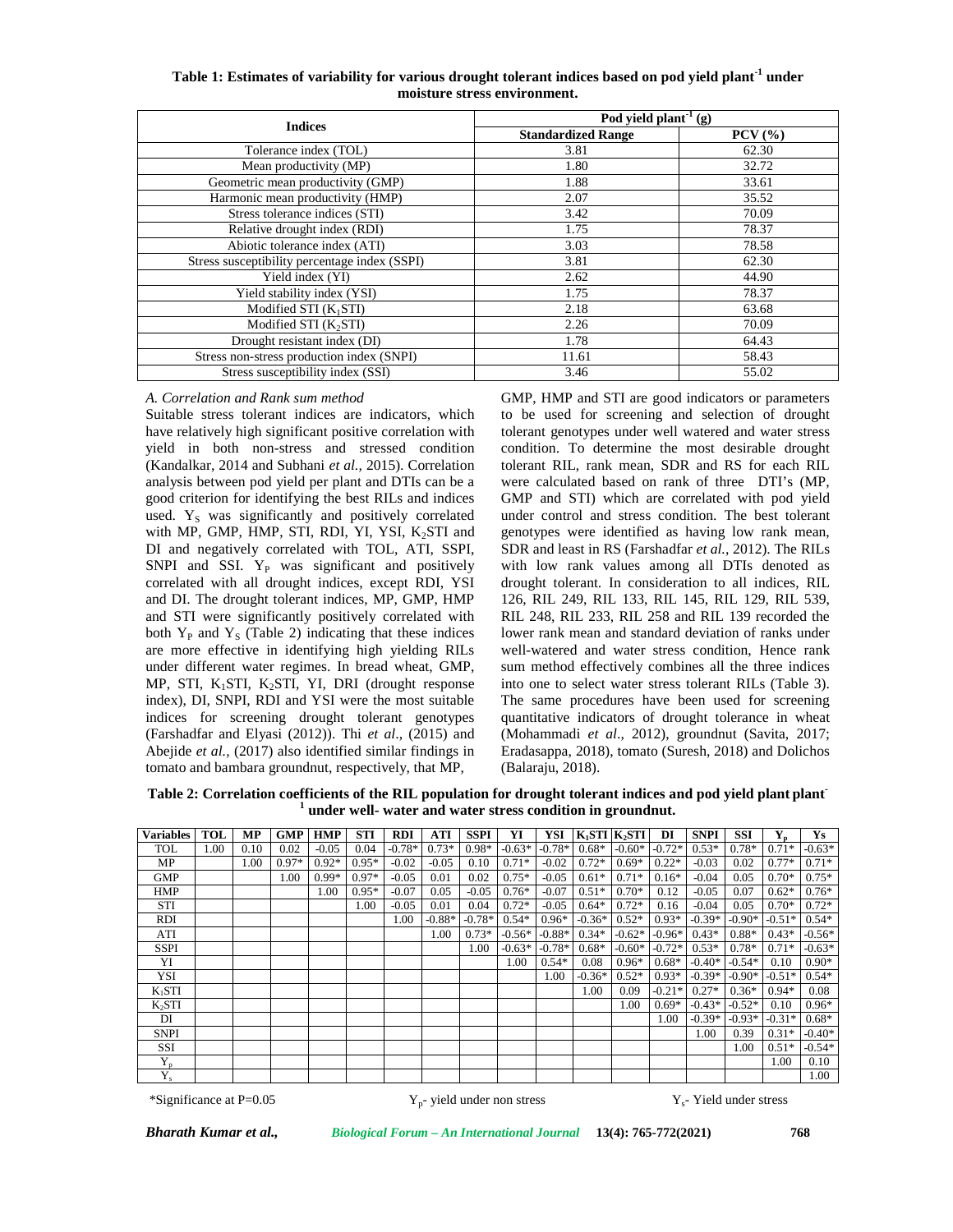| <b>RILs</b> | <b>MP</b> | Rank   | <b>GMP</b> | Rank           | <b>STI</b> | Rank | Rank<br>Mean<br>(RM) | <b>Standard</b><br>deviation of<br>ranks (SDR) | Rank sum (RS)<br>$(RM + SDR)$ |
|-------------|-----------|--------|------------|----------------|------------|------|----------------------|------------------------------------------------|-------------------------------|
| 126         | 22.82     | 1      | 22.67      | 1              | 0.69       | 1    | 1.00                 | 0.00                                           | 1.00                          |
| 249         | 20.16     | 3      | 19.90      | $\overline{c}$ | 0.53       | 2    | 2.33                 | 0.58                                           | 2.91                          |
| 133         | 20.73     | 2      | 19.24      | 4              | 0.50       | 4    | 3.33                 | 1.15                                           | 4.49                          |
| 145         | 19.54     | 5      | 19.54      | 3              | 0.52       | 3    | 3.67                 | 1.15                                           | 4.82                          |
| 129         | 19.72     | 4      | 18.72      | 5              | 0.47       | 5    | 4.67                 | 0.58                                           | 5.24                          |
| 539         | 17.93     | 6      | 17.89      | 6              | 0.43       | 6    | 6.00                 | 0.00                                           | 6.00                          |
| 248         | 17.42     | 9      | 17.41      | $\tau$         | 0.41       | 7    | 7.67                 | 1.15                                           | 8.82                          |
| 233         | 17.32     | 10     | 17.31      | 8              | 0.41       | 8    | 8.67                 | 1.15                                           | 9.82                          |
| 258         | 17.45     | 8      | 16.94      | 10             | 0.39       | 10   | 9.33                 | 1.15                                           | 10.49                         |
| 139         | 17.14     | 11     | 16.92      | 11             | 0.39       | 11   | 11.00                | 0.00                                           | 11.00                         |
| 231         | 17.10     | 12     | 17.08      | 9              | 0.39       | 9    | 10.00                | 1.73                                           | 11.73                         |
| 128         | 16.61     | 13     | 16.54      | 12             | 0.37       | 12   | 12.33                | 0.58                                           | 12.91                         |
| 529         | 16.54     | 14     | 16.53      | 13             | 0.37       | 13   | 13.33                | 0.58                                           | 13.91                         |
| 237         | 16.49     | 15     | 16.29      | 14             | 0.36       | 14   | 14.33                | 0.58                                           | 14.91                         |
| 541         | 17.52     | $\tau$ | 16.02      | 15             | 0.35       | 15   | 12.33                | 4.62                                           | 16.95                         |
| 631         | 15.69     | 18     | 15.47      | 16             | 0.32       | 16   | 16.67                | 1.15                                           | 17.82                         |
| 201         | 15.89     | 17     | 15.38      | 18             | 0.32       | 18   | 17.67                | 0.58                                           | 18.24                         |
| 245         | 15.60     | 19     | 15.41      | 17             | 0.32       | 17   | 17.67                | 1.15                                           | 18.82                         |
| 108         | 15.49     | 20     | 15.07      | 19             | 0.31       | 19   | 19.33                | 0.58                                           | 19.91                         |

**Table 3: Rank sum (RS) method to identify tolerant RILs in groundnut based on hypothetical magnitude of**

**three indices.**

MP- Mean Productivity GMP- Geometric Mean Productivity STI- Stress Tolerance Index

### *B. Principal component and biplot analysis*

In order to further investigate the inter-relationships and repeatability among drought selection indices, as well as to distinguish tolerant RIL, principal component (PC) analysis was performed and corresponding biplot has been drawn which shows overview of interrelationship among drought tolerant indices using XLSTAT *ver.* 2017. Graphical representation of the relationships among different indices is displayed in biplot of PC1 and PC2 (Fig. 2). The PC1 and PC2 axes which justify 85.60 *per cent* of total variation, mainly distinguishes the indices in four groups. Of which, group 1 consisted of major indices MP, GMP, HMP, STI, YI and  $K_2$ STI are strongly correlated with yield under both conditions indicating that these criteria are suitable for identification of drought tolerant accessions.

Generally, indices belonging to the same group distinguish drought tolerant accessions in similar way. Most reliable indices to identify drought tolerant cultivars is the one which has relatively high correlation with grain yield in both stress and non-stress condition (Farshadfar *et al.,* (2001)). Higher score of PC1 were in accordance with the higher rank of drought tolerance, whereas low score for PC2 showed drought sensitive genotypes. Therefore, first component was named as drought tolerant. The relationship between RILs and tolerance to drought in the form of biplot was used for

identification of drought tolerant RILs. The higher scores for PC1 and lower scores for PC2 were in accordance with the higher rank of drought tolerance. RILs were categorized into four groups (A, B, C and D) based on their performance in well-watered and water stressed environments: Group A - accessions expressing uniform superiority in well-watered and water-stressed conditions, Group B - accessions that perform favourably only in well-watered conditions, Group C accessions that gives relatively higher yield only in water-stressed condition and Group D - accessions perform poorly in both the conditions. Biplot analysis (Fig. 2) showed that RILs *viz*., RIL 541, RIL 245, RIL 126, RIL 139, RIL 262, RIL 131, RIL 42, RIL 529 and RIL 128 as most drought tolerant (Group A). Zare (2012) used same method for identification of drought tolerant genotypes in barley. Similarly in safflower by Bahrami *et al.* (2014), in Tomato by Thi (2016) and Suresh (2018) and in groundnut by Savita (2017). PCA guide to organize RIL population similar to grouping based on PCA provided on the basis of three dimensional graph. Since the method allows simultaneous evaluation of the RILs and the interpretation of inter-relationships among the indices, it may be recommended as a method of choice for data analysis in further studies on drought tolerance in groundnut.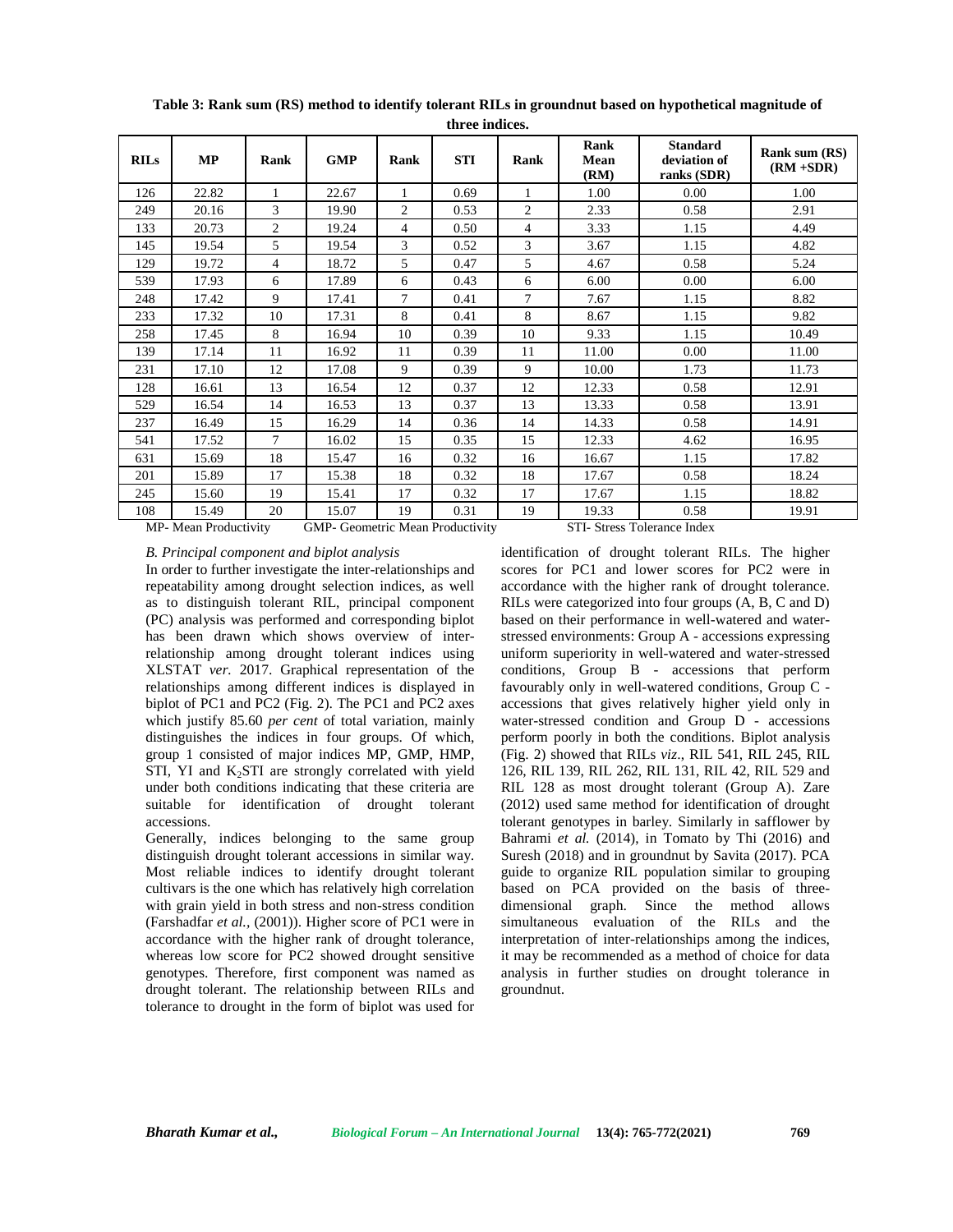

**The numbers**, *viz.,* 133,... indicating code of RILs as shown in Table 3; **G-group of DTIs**: G1, 2, 3 and 4= Group 1, 2, 3 and 4 respectively.

**Fig. 2.** Biplot analysis based on first (PC1) and second (PC2) principal components.

# **CONCLUSION**

There is a greater need to produce a high amount of food grains to sustain food security to feed the increasing world's population. During the plant growth period, it faces several stresses, which reduces its growth and development. Both biotic stress and abiotic stress have the potential to cause a huge reduction in crop yield and crop quality. A prolonged period without rain leads to water stress. Due to the water deficiency, plant also fails to uptake the nutrients because there is a disturbance in the transpiration process. The groundnut population included in this study differed significantly in terms of pod yield plant per plant determined at the stage of intensive vegetative growth in conditions of optimal and limited irrigation, as well as in terms of the calculated drought tolerance indices. Grouping of RILs in terms of drought tolerance was similar when carried out via PCA which additionally allowed the interpretation of the relationships among the indices. Alas, we identified four drought tolerant indices *viz*., MP, GMP, HMP and STI positively significant correlated with pod yield planr-1under stress and control condition indicating that these indices were more effective in identifying high yielding accessions under different irrigated conditions. Based on biplot diagram and ranking method calculated from suitable drought indices, RIL 541, RIL 245, RIL 158 and RIL 175 were identified as the most drought tolerant RILs which could be used for developing high yielding hybrids or developing pure line varieties. Further, evaluation of identified promising genotypes in varied rainfed environments is required to exploit the drought potential of these lines for climate smart agriculture. Thus, by developing and utilizing the moisture stress tolerant crop varieties promises their future perspective for maintaining better crop production and stabilizes the income of farmers even under adverse environmental conditions.

**Acknowledgments.** Senior author gratefully acknowledges the financial support from Directorate of Research, University of Agricultural Sciences, Bangalore, for pursuing PhD degree program and Dr. D. L. Savithramma for providing the facilities to carry out the research smoothly. I would also like to thank Dr P. Roopa Sowjanya for giving constructive suggestions in framing this research article.

**Conflict of interest.** The authors state that they have no interest in conflicts.

*Bharath Kumar et al., Biological Forum – An International Journal* **13(4): 765-772(2021) 770**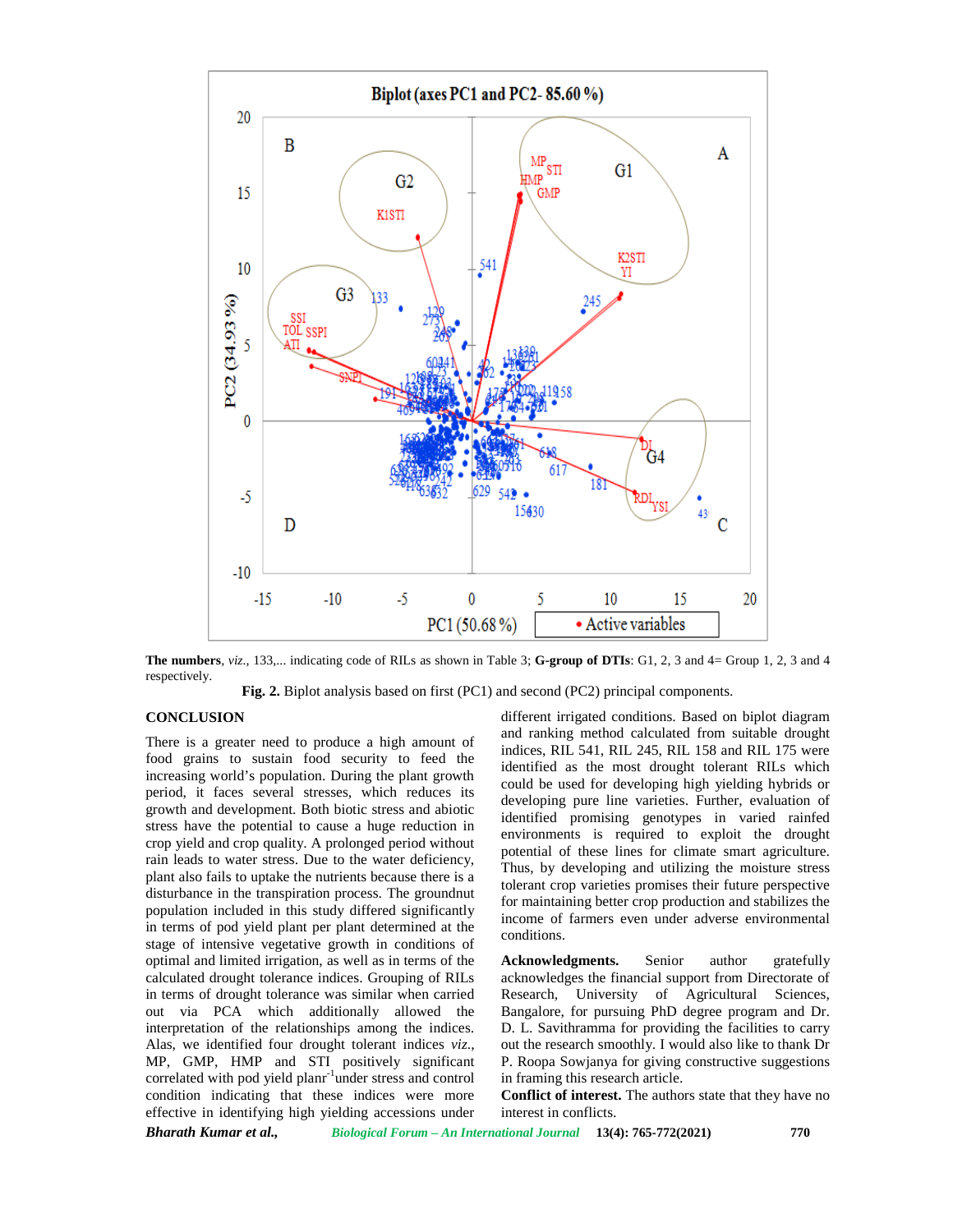### **REFERENCES**

- Abejide, D. R., Falusi, A. O., Adebola M. O., Gana, A. S., Muhammad, L. M. and Gado, A. A. (2017). Evaluation of drought tolerance indices in some nigerian bambara groundnut (*Vigna subterranea* L. Verdc.) landraces. *International Journal of Applied Biological Research*, *8*(2): 142-148.
- Bahrami, F., Arzani, A. and Karimi, V. (2014). Evaluation of yield-based drought tolerance indices for screening safflower genotypes. *Agronomy Journal, 106*(4): 1219-1224.
- Bennani, S., Nsarellah, N., Jlibene, M. and Quabbou, H. (2016). Efficiency of selection indices in screening bread wheat lines combining drought tolerance and high yield potential. *Journal of Plant Breeding and Crop Science*, *8*(5): 72-86.
- Bennani, S., Nsarellah, N., Jlibene, M., Tadasse, W., Birouk, A. and Quabbou, H. (2017). Efficiency of drought tolerance indices under different stress severities for bread wheat selection. *Australian Journal of Crop Science, 11*(4): 395- 405.
- Blum, A. (1988). Plant breeding for stress environments. CRC Press, Florida
- Carvalho, M. J., Vorasoot, N., Puppala, N., Muitia, A. and Jogloy, S. (2017). Effects of terminal drought on growth, yield and yield components in Valencia peanut genotypes. *Journal of Breeding and Genetics*, *49*(3): 270-279.
- Eradasappa, E. (2018). Development of integrated map and identification of stable QTLs for traits related to WUE in groundnut (*Arachis hypogaea* L.). Ph.D. Thesis, University of Agricultural Sciences, Bangalore.
- Farshadfar, E. and Elyasi, P. (2012). Screening quantitative indicators of drought tolerance in bread wheat (*Triticum aestivum* L.) landraces. *European Journal of Experimental Biology, 2*(3): 577-584.
- Farshadfar, E., Ghannadha, M., Zahravi, M. and Sutka, J. (2001). Genetic analysis of drought tolerance in wheat. *Plant Breeding, 114*: 542-544.
- Farshadfar, E., Moradi, Z., Elyasi, P., Jamshidi, B., Chaghakabodi, R. (2012). Effective selection criteria for screening drought tolerant landraces of bread wheat (*Triticum aestivum* L.). *Annals of Biological Research, 3*(5): 2507-2516.
- Federer, W. T. (1956). Augmented (or hoonuiaku) designs. *Hawaiian Planters Record*, *55*: 195- 208.
- Fernandez, G. C. J. (1992). Effective selection criteria for assessing plant stress tolerance. In: Adaptation of food crops to temperature and water stress, (Ed.) Kuo, C.G., Shanhua: Asian Vegetable Research and Development Center, Taiwan, p.257-270.
- Fischer, R. A. and Maurer, R. (1978). Drought resistance in spring wheat cultivars- grain yield responses. *Australian Journal of Agricultural Research*, *29*: 897-912.
- Fonte, H., Marta, F., Citelli Georgia, C., Atella Helena, F. R., Zago, L., Thamiris de, S., Simone Vargas da, S. and Christina, B. F., (2019). Oil supplementation changes body composition and activates insulin signaling cascade in skeletal muscle tissue of obese animals. *Nutrition, 58*(1): 167-174.
- Foolad, M. R., (2005). Breeding for abiotic stress tolerances in tomato. Abiotic stresses: Plant resistance through breeding and molecular approaches, Ashraf, M. and Harris, P. J. C (Eds). The Haworth Press, New York, p.613-684.
- Geravandi, M.E., Farshadfar, D. and Kahrizi. (2011). Evaluation of some physiological traits as indicators of drought tolerance in bread wheat genotypes. *Russian Journal of Plant Physiology, 58*: 69-75.
- Happy, D., Hussein, S., Mark, L., Patrick, O. and Omari, M. (2018). Groundnut production constraints, farming systems, and farmer preferred traits in Tanzania. *Journal of Crop Improvement*, *32*(6): 812-828.
- Iqbal, Q., Saleem, M.Y., Hameed, A. and Asghar, M. (2014). Assessment of genetic divergence in tomato through agglomerative hierarchical clustering and principal component analysis. *Pakistan Journal of Botany*, *46*(5): 1865-1870.
- Miller, O. H. and Burns, E. E. (1971). Internal color of Spanish peanut hulls as an index of kernel maturity. *Journal Food Science*, *36*: 666–670.
- Mitra, J. (2001). Genetics and genetic improvement of drought resistance in crop plants. *Current Science*. 80: 758-762.
- Mohammadi, S., Janmohammadi, M., Javanmard, A., Sabaghnia, N., Rezaie, M. and Yezdansepas, A. (2012). Assessment of drought tolerance indices in bread wheat genotypes under different sowing dates. *Cercetari Agronomice în Moldova*, *3*(151): 25-39.
- Nageswara Rao, R.C., Williams, J. H. and Singh, M. (1989). Genotypic sensitivity to drought and yield potential of peanut. *Agronomy Journal*, *81*: 887-883.
- Ondulla, T. T. (2020). A comprehensive review of the value added uses of peanut skins and by products. *Critical Reviews in Food Science and Nutrition*, *60*(2): 341-350.
- Pasupuleti, J., Pandey, K. M., Yaduru, S., Murali, T. V., Manda, S., Khera, P., Surendra, S. M., Nagesh, P., Vishwakarma, K. M., Mishra, G. P., Radhakrishnan, T., Manivannan, N., Dobariya, K. L., Vasanthi, R. P. and Rajeev, K. V. (2016). Molecular breeding for introgression of fatty acid denatures mutant alleles (ahFAD2A and ahFAD2B) enhances oil quality in high and low oil containing peanut genotypes. *Plant Science*, *242*: 203-213.
- Punithavathi, M., Vasanthakumar, R. and Nethaji Mariappan, V. (2021), Studies on drought tolerant and high yielding groundnut varieties in perambalur district. *International Journal of Bio resource and Stress Management*, *12*(1): 064- 067.